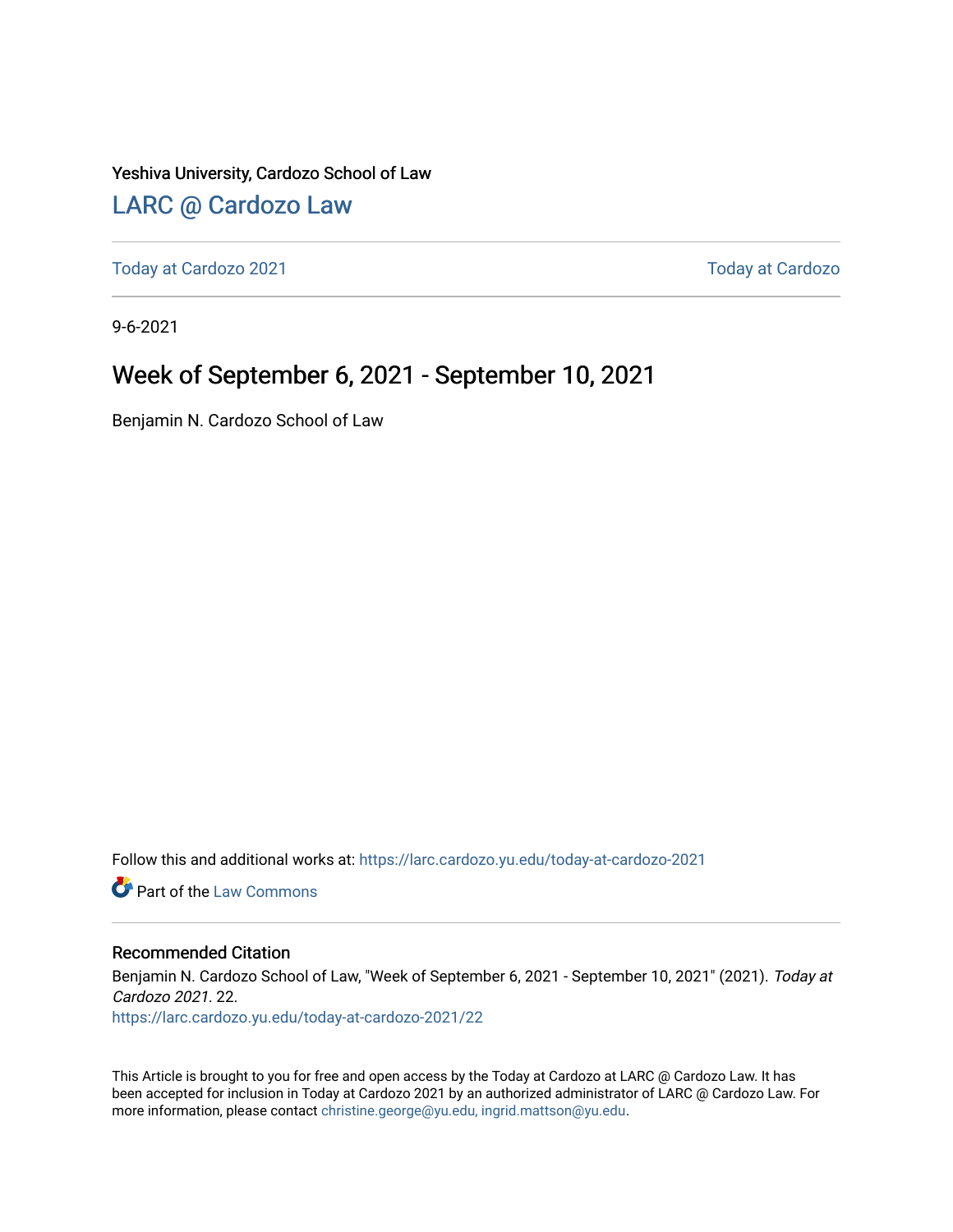

# **Today At Cardozo**

**Friday, September 10th, 2021**

The Library will be closing today at 6:00pm. The Building closing time for today is 6:45pm.

**Twenty Years Later: The Path of the Law Post-9/11** Friday, September 10, 2021 12:00 – 1:30 pm Eastern Register below

As the United States marks 20 years since the tragic, transformative attacks of September 11, 2001, the Floersheimer Center for Constitutional Democracy will host a wide-ranging conversation with some of the lawyers most central in shaping the legal regimes governing the global counterterrorism operations that followed.

### **Panelists**:

**Jeh Johnson**, Partner, Paul Weiss; Former Secretary of Homeland Security, 2013 - 2017; General Counsel, Department of Defense, 2009 – 2012 **Elisa Massimino**, Executive Director, Human Rights Institute at Georgetown University Law Center; Former President and CEO, Human Rights First, 2008 – 2018 **Alberto Mora**, Executive Director for Global Programs, American Bar Association; Former Navy General Counsel, 2001 – 2006 **Benjamin Powell**, Partner, WilmerHale; Former General Counsel to the Director of National Intelligence, 2006 - 2009; Special Assistant and Associate General Counsel to President George W. Bush, 2002 – 2006